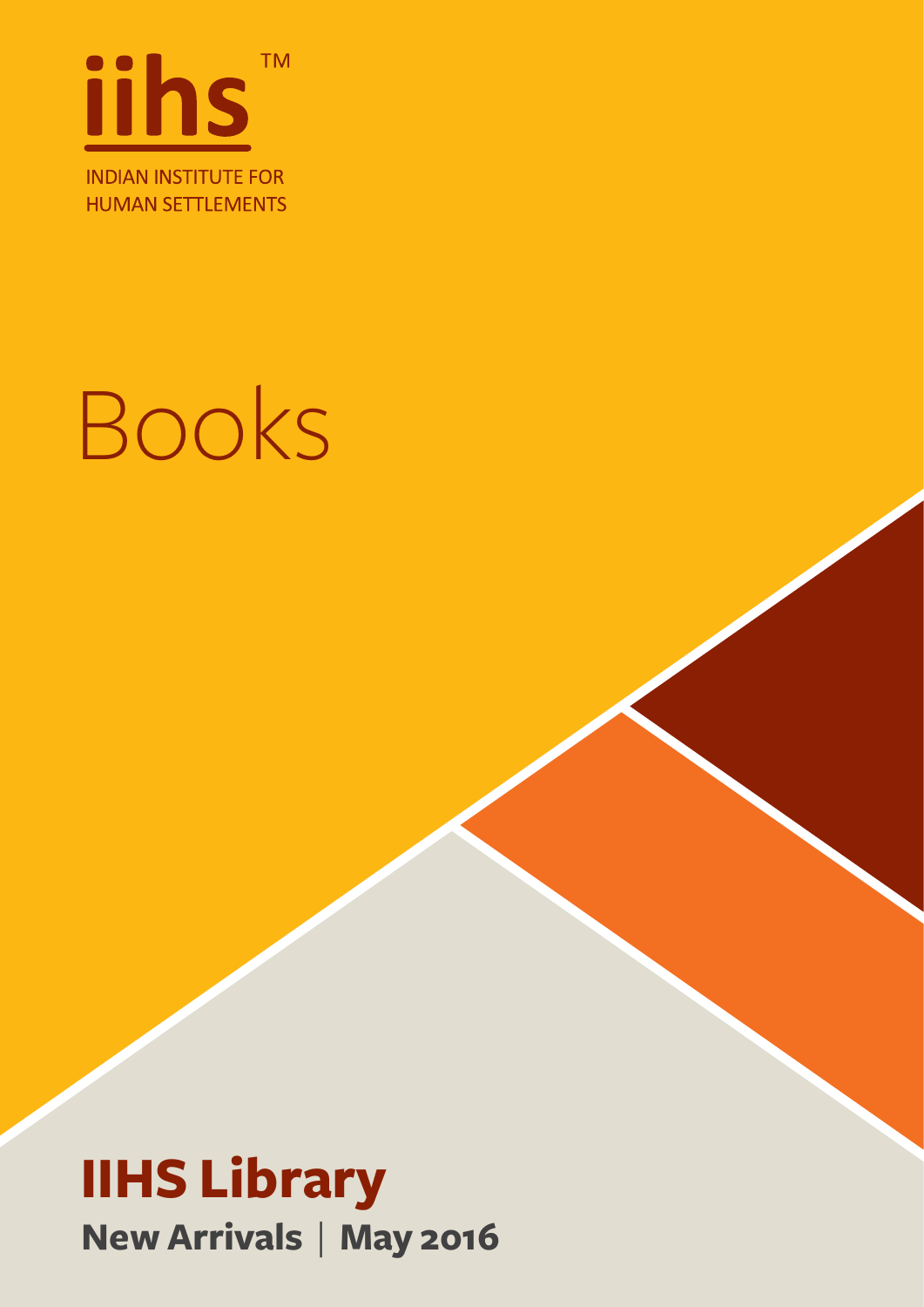| SI. No.                        | <b>Author</b>                                                                         | <b>Title</b>                                                                                                                                               | <b>Publisher</b>                                 | Year |  |
|--------------------------------|---------------------------------------------------------------------------------------|------------------------------------------------------------------------------------------------------------------------------------------------------------|--------------------------------------------------|------|--|
| <b>Books</b>                   |                                                                                       |                                                                                                                                                            |                                                  |      |  |
| <b>Highlights of the Month</b> |                                                                                       |                                                                                                                                                            |                                                  |      |  |
| 1                              | William T. Pink and George W.<br>Noblit (eds.)                                        | International handbook of urban<br>education (2 vol. set) vol. 1                                                                                           | Springer                                         | 2007 |  |
| $\overline{2}$                 | Stewart Lockie, David A.<br>Sonnenfeld and Dana R. Fisher<br>(eds.)                   | Routledge International Handbook of<br>Social and Environmental Change                                                                                     | Routledge                                        | 2014 |  |
| 3                              | Elisabete A. Silva, Patsy Healey,<br>Neil Harris, and Pieter Van den<br>Broeck (eds.) | The Routledge Handbook of Planning<br><b>Research Methods</b>                                                                                              | Routledge                                        | 2015 |  |
| 4                              | Peijun Shi and Roger Kasperson<br>(eds.)                                              | World atlas of natural disaster risk                                                                                                                       | Springer-Verlag Berlin                           | 2015 |  |
| 5                              | M S S Pandian                                                                         | The political economy of agrarian<br>change: Nanchilnadu, 1880-1939                                                                                        | Sage Publications                                | 1990 |  |
| 6                              | Bronwen Morgan                                                                        | Water on tap: rights and regulation in<br>the transnational governance of urban<br>water services                                                          | <b>Cambridge University Press</b>                | 2011 |  |
| 7                              | Veena Bhalla and others                                                               | Universities Handbook 2014 vol. 1 A-K                                                                                                                      | Association of Indian<br>Universities, New Delhi | 2014 |  |
| 8                              | Tridib Banarjee and Asastasia<br>Loukaitou-Sideris (eds.)                             | Companion to urban design                                                                                                                                  | Routledge                                        | 2014 |  |
| 9                              | Elisabetta Basile, Barbara<br>Hariss-White and Christine<br>Lutringer (eds.)          | Mapping India's capitalism: old and<br>new regions                                                                                                         | Palgrave Macmillan                               | 2015 |  |
| 10                             | Frederick R. Adler and Colby J.<br>Tanner                                             | Urban ecosystems: ecological<br>principles for the built environment                                                                                       | <b>Cambridge University Press</b>                | 2013 |  |
| <b>Books</b>                   |                                                                                       |                                                                                                                                                            |                                                  |      |  |
| 1                              | Hazel Jones and Bob Reed                                                              | Water and sanitation for disabled<br>people and other vulnerable groups:<br>designing services to improve<br>accessibility                                 | Water, Engineering and<br>Development Centre, UK | 2005 |  |
| $\overline{2}$                 | Rod Shaw                                                                              | A collection of contemporary toilet<br>designs                                                                                                             | EOOS and WEDC                                    | 2014 |  |
| 3                              | James M. Rubenstein                                                                   | The cultural landscape: an introduction<br>to human geography                                                                                              | Pearson Education Limited                        | 2014 |  |
| 4                              | Mark Beeson and Richard<br>Stubbs (eds.)                                              | Routledge handbook of Asian<br>regionalism                                                                                                                 | Routledge                                        | 2014 |  |
| 5                              | Constance Lever-Tracy (ed.)                                                           | Routledge handbook of climate change<br>and society                                                                                                        | Routledge                                        | 2014 |  |
| 6                              | Peter Harvey                                                                          | Excreta disposal in emergencies: a field<br>manual                                                                                                         | Water, Engineering and<br>Development Centre, UK | 2007 |  |
| 7                              | Joop W. de Wit                                                                        | Poverty, Policy and Politics in Madras<br>Slums: Dynamics of Survival, Gender,<br>and Leadership                                                           | <b>Sage Publications</b>                         | 1996 |  |
| 8                              | John W. Dover                                                                         | Green infrastructure: incorporating<br>plants and enhancing biodiversity in<br>buildings and urban environments                                            | Routledge                                        | 2015 |  |
| 9                              | Brian Reed and Sue Coates                                                             | Developing engineers and technicians:<br>notes on giving guidance to engineers<br>and technicians on how infrastructure<br>can meet needs of men and women | Water, Engineering and<br>Development Centre, UK | 2007 |  |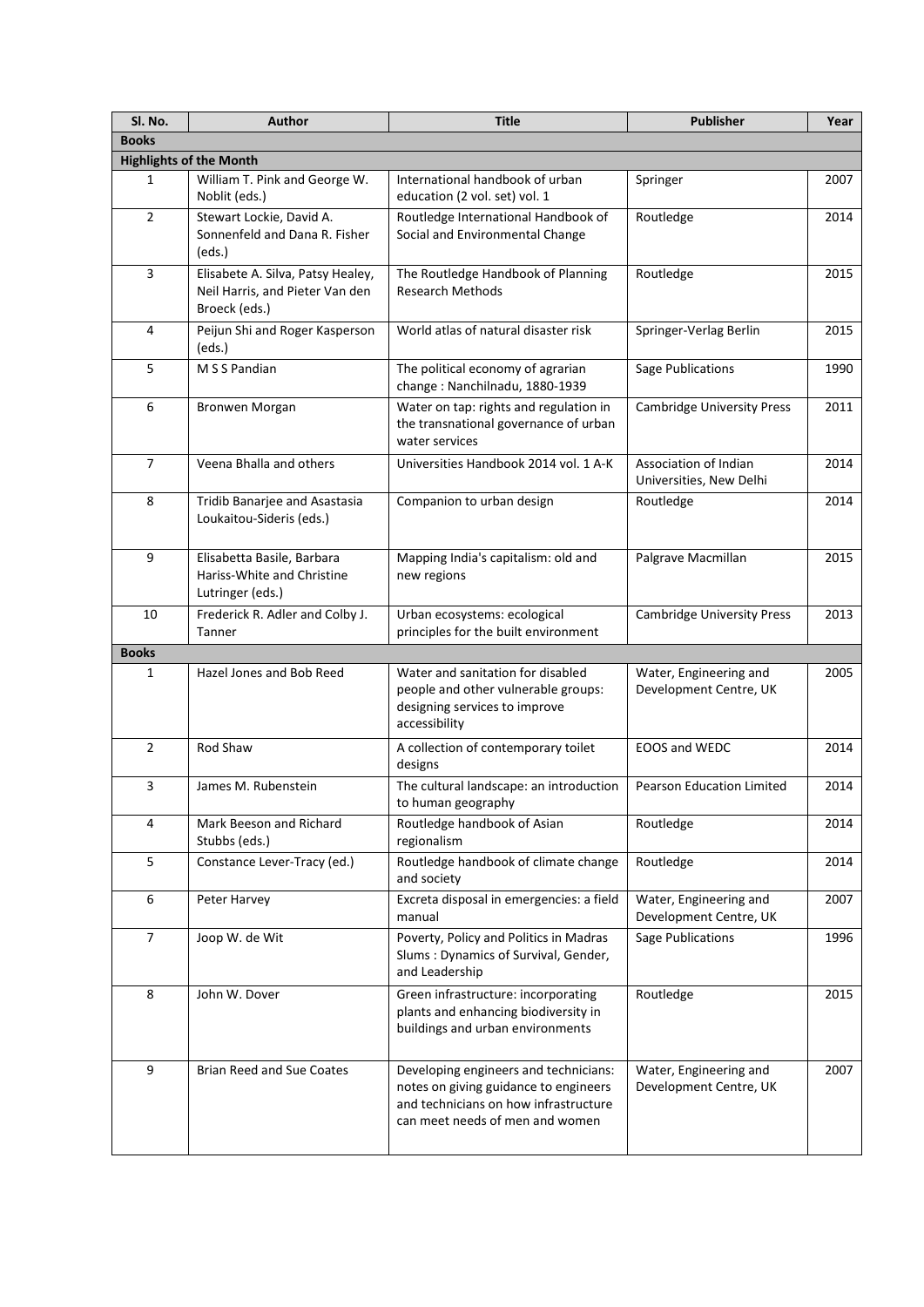| 10 | <b>Thomas Mathew</b>                                                | Abode Under the Dome                                                                                                                                 | Publications Division,<br>Ministry of Information and<br>Broadcasting, GOI | 2015     |
|----|---------------------------------------------------------------------|------------------------------------------------------------------------------------------------------------------------------------------------------|----------------------------------------------------------------------------|----------|
| 11 | Andrew Cotton and Darren<br>Saywell                                 | On-plot sanitation for low-income<br>urban communities: guidelines for<br>selection                                                                  | Water, Engineering and<br>Development Centre, UK                           | 1998     |
| 12 | Regina Scheyvens (eds.)                                             | Development fieldwork: a practical<br>guide                                                                                                          | Sage Publications, Inc.                                                    | 2014     |
| 13 | <b>Earl Shorris</b>                                                 | Life and times of Mexico                                                                                                                             | W. W. Norton and<br>Company, Inc.                                          | 2004     |
| 14 | Daniel R. Montello and Paul C.<br>Sutton                            | An introduction to scientific research<br>methods in geography and<br>environmental studies                                                          | Sage Publications, Inc.                                                    | 2013     |
| 15 | A. Narender, Srinivas Chary and<br>Kevin Sansom                     | Serving all urban consumers: a<br>marketing approach to water services<br>in Guntur, India                                                           | Water, Engineering and<br>Development Centre, UK                           | 2004     |
| 16 | John Pickford                                                       | Low-cost sanitation: a survey of<br>practical experience                                                                                             | Intermediate Technology<br>Publications                                    | 1995     |
| 17 | Gordon McGranaham and<br>others                                     | How small water enterprises can<br>contribute to the millennium<br>development goals: evidence from Dar<br>es Salaam, Nairobi, Khartoum and<br>Accra | Water, Engineering and<br>Development Centre, UK                           | 2006     |
| 18 | Darren Saywell and Andrew<br>Cotton                                 | Strategic sanitation approach: a review<br>of literature                                                                                             | Water, Engineering and<br>Development Centre, UK                           | 1998     |
| 19 | <b>Edith Penrose</b>                                                | The theory of the growth of the firm                                                                                                                 | <b>Oxford University Press</b>                                             | 2009     |
| 20 | Joane Nagel                                                         | Gender and Climate Change: impacts,<br>science, policy                                                                                               | Routledge                                                                  | 2016     |
| 21 | Christine Brosius, Sumathi<br>Ramaswamy, and Yousuf Saeed<br>(eds.) | The Visual Homes, Image Worlds:<br>Essays From Tasveer Ghar, The House<br>of Pictures                                                                | Yoda Press                                                                 | 2015     |
| 22 | Elisa Muzzini and Gabriela<br>Aparicio                              | Urban growth and spatial transition in<br>Nepal: an initial assessment                                                                               | The World Bank                                                             | 2013     |
| 23 | S. H. Hodivala                                                      | Historical studies in Mughal mint<br>towns and other essays                                                                                          | Manohar Publishers and<br><b>Distributors</b>                              | 2014     |
| 24 | Thomas A. Birkland                                                  | Lessons of disaster: policy change after<br>catastrophic events                                                                                      | Georgetown University<br>Press                                             | 2006     |
| 25 | Helena Chmura Kraemer and<br><b>Christine Nlasey</b>                | How many subjects? : statistical power<br>analysis in research                                                                                       | Sage Publications, Inc.                                                    | 2016     |
| 26 | Lewis Mumford                                                       | Technics and civilisation                                                                                                                            | The University of Chicago<br>Press                                         | 2010     |
| 27 | John Maeda                                                          | The laws of simplicity: design<br>technology business life                                                                                           | <b>MIT Press</b>                                                           | 2006     |
| 28 | Vinod K. Sharma                                                     | Disaster management (2nd ed.)                                                                                                                        | Scientific International Pvt.<br>Ltd.                                      | 2013     |
| 29 | Shebonti Ray Dadwal and<br>Uttam Kumar Sinha (eds.)                 | Non traditional security challenges in<br>Asia                                                                                                       | Routledge                                                                  | 2016     |
| 30 | Girija Srinivasan and<br>Narasimhan Srinivasan                      | State of the India's Livehoods Report<br>2015                                                                                                        | <b>ACCESS Publication</b>                                                  | 2016     |
| 31 | Colin Flint and Peter Taylor                                        | Political geography: world-economy,<br>nation-state and locality, sixth edition                                                                      | Routledge                                                                  | 2016     |
| 32 | Amarjit Singh MBE (ed.)                                             | India energy yearbook 2014 (14th rev.<br>ed.)                                                                                                        | Amarjit Singh MBE (ed.)                                                    | $[2015]$ |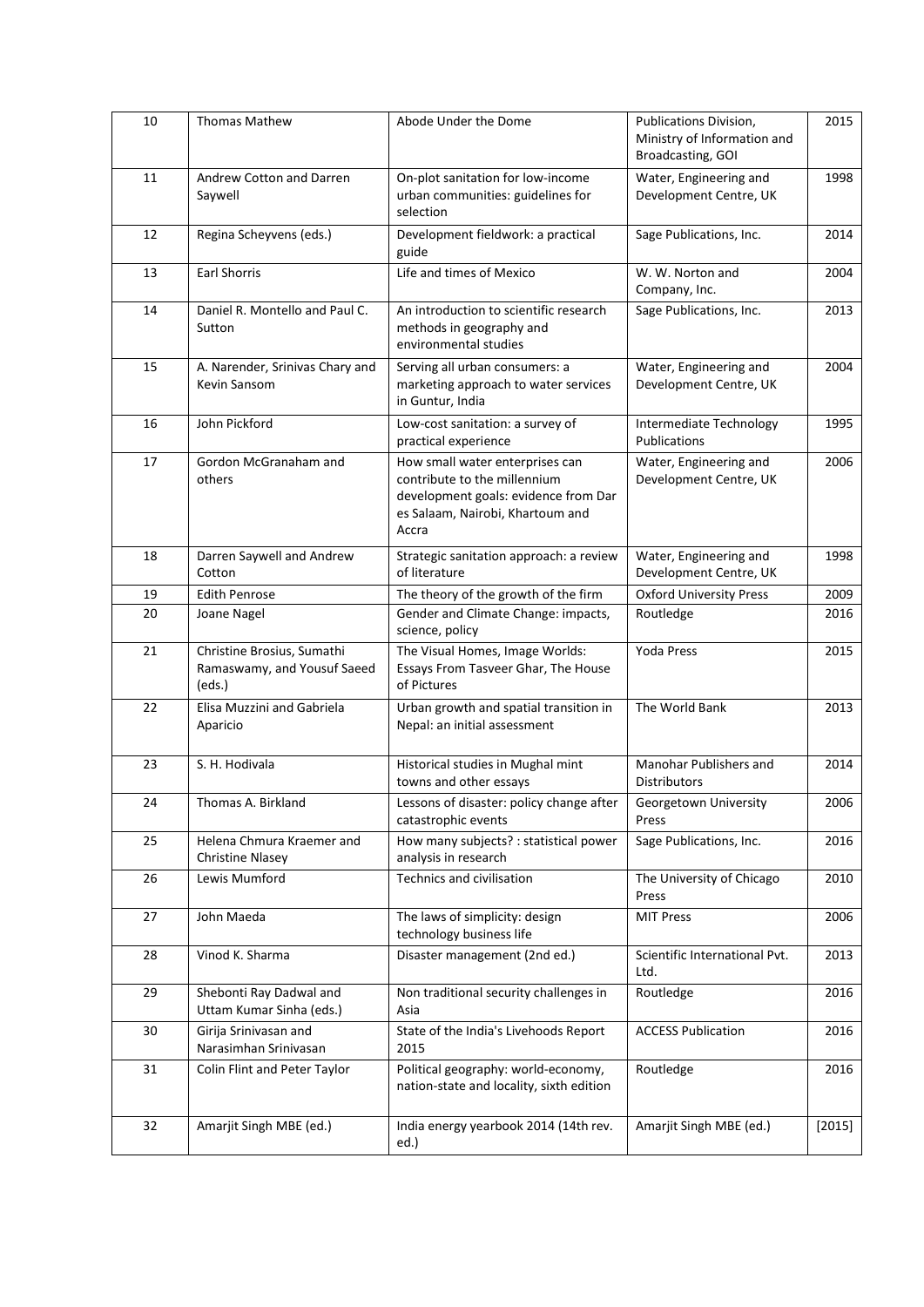| 33 | S. Jagadeesan and M. Dinesh<br>Kumar                                                                                        | The Sardar Sarovar Project: assessing<br>economic and social impoacts            | Sage Publications India Pvt<br>Ltd.                                                                  | 2015 |
|----|-----------------------------------------------------------------------------------------------------------------------------|----------------------------------------------------------------------------------|------------------------------------------------------------------------------------------------------|------|
| 34 | Geeta Devee                                                                                                                 | Population and land utilisation                                                  | <b>Mittal Publications</b>                                                                           | 2015 |
| 35 | Amitabh Behar, Yogesh Kumar,<br>and John Sameul (eds.)                                                                      | Citizens' Report on Governance and<br>Development 2013                           | Daanish Books                                                                                        | 2013 |
| 36 | Suptendu P. Biswas                                                                                                          | Assorted city: equity, justice, and<br>politics in urban services delivery       | Sage Publications India Pvt<br>Ltd.                                                                  | 2015 |
| 37 | P. N. Modi                                                                                                                  | Sewage treatment disposal and waste<br>water engineering                         | <b>Standard Book House</b>                                                                           | 2015 |
| 38 | GOI, Ministry of Agriculture,<br>Dept. of Agriculture &<br>Cooperation, Directorate of<br><b>Economics &amp; Statistics</b> | Agricultural Statistics at a Glance 2014                                         | <b>Oxford University Press</b>                                                                       | 2015 |
| 39 | Rudra Narayan and others                                                                                                    | State of the Adivasis in Odisha 2014: a<br>human development analysis            | Sage Publications, Inc.                                                                              | 2014 |
| 40 | William Strunk Jr. and E. B.<br>White                                                                                       | The Elements of Style (4th ed.)                                                  | Pearson Education, Inc.                                                                              | 2000 |
| 41 | David Simon (ed.)                                                                                                           | Fifty key thinkers on development                                                | Routledge                                                                                            | 2015 |
| 42 | Irene C. L. NG                                                                                                              | Creating New Markets in the Digital<br>Economy: Value and Worth                  | <b>Cambridge University Press</b>                                                                    | 2014 |
| 43 | Chhattar Singh and others                                                                                                   | Land Use Statistics at a Glance 2002-03<br>to 2011-12                            | Directorate of Economics &<br>Statistics, Dept. of<br>Agriculture & Cooperation                      | 2014 |
| 44 | Richard H. Thaler and Cass R.<br>Sunstein                                                                                   | Nudge: improving decisions about<br>health, wealth and happiness                 | Penguin Books                                                                                        | 2009 |
| 45 | S. C. Rangwala and Ketki B.<br>Dalal                                                                                        | Water supply and sanitary engineering<br>: including environmental engineering   | <b>Charotar Publishing House</b>                                                                     | 2015 |
| 46 | Eleanor Zelliot                                                                                                             | From untouchable to Dalit: essays on<br>the Ambedkar movement                    | Manohar Publishers and<br><b>Distributors</b>                                                        | 2001 |
| 47 | Robert Neuwirth                                                                                                             | Shadow cities: a billion squatters, a<br>new urban world                         | Routledge                                                                                            | 2005 |
| 48 | M. N. Maulik                                                                                                                | Water supply, waste water treatment<br>and sewage disposal                       | <b>Standard Book House</b>                                                                           | 2011 |
| 49 | William T. Pink and George W.<br>Noblit (eds.)                                                                              | International handbook of urban<br>education (2 vol. set) vol. 2                 | Springer                                                                                             | 2007 |
| 50 | Veena Bhalla and others                                                                                                     | Universities Handbook 2014 vol. 2 L-Z                                            | Association of Indian<br>Universities, New Delhi                                                     | 2014 |
| 51 | Aromar Revi and others                                                                                                      | Urban india 2011: evidence (3rd ed.)<br>(hbk.)                                   | IIHS, Bangalore                                                                                      | 2012 |
| 52 | Aromar Revi and others                                                                                                      | Urban india 2011: evidence (3rd ed.)<br>(pbk.)                                   | IIHS, Bangalore                                                                                      | 2012 |
| 53 | Jyotindra Jain and Naman P.<br>Ahuja (eds.)                                                                                 | 20th Cenury compulsions: modern<br>Indian architecture from the Marf<br>archives | The Marg Foundation                                                                                  | 2016 |
| 54 | luta Dietrich (ed.)                                                                                                         | Thrive: health and wellbeing in the city<br>we need - a folio of art and text    | International Institute of<br>Global Health, United<br>Nations University, Kaula<br>Lampur, Malaysia | 2015 |
| 55 | N. K. Singh                                                                                                                 | The politics of change: a ringside view                                          | Penguin   Viking                                                                                     | 2007 |
| 56 | Tata Group                                                                                                                  | Inspiring innovations: Tata Innovista<br>2016                                    | Group Technology and<br>Innovation Office                                                            | 2016 |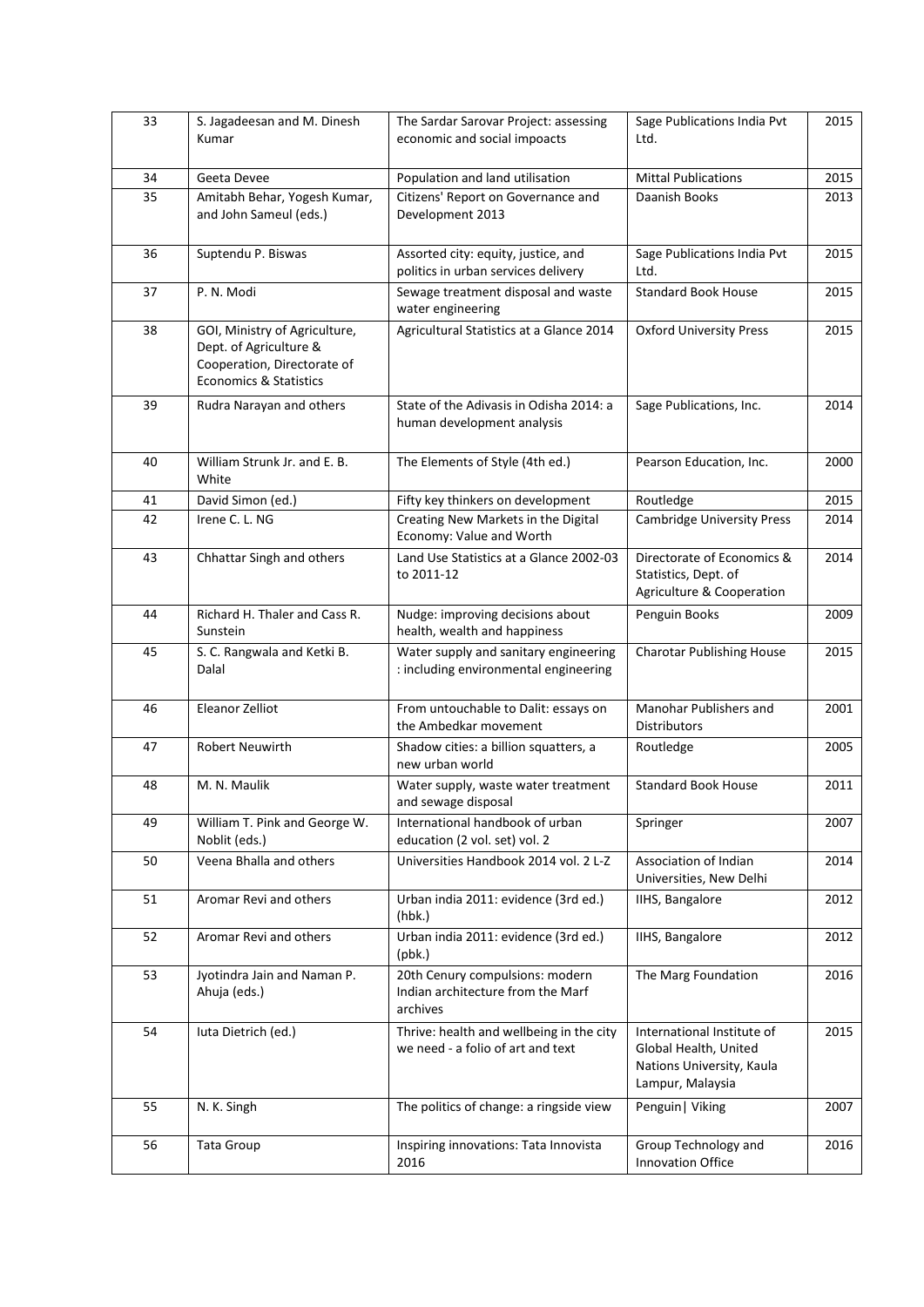| 57 | Nimisha Pal                                           | New-age urban transportation and<br>disruptive technologies (ORF Special<br>Report, 10.) | Observer Research<br>Foundation                                                                   | 2016     |
|----|-------------------------------------------------------|------------------------------------------------------------------------------------------|---------------------------------------------------------------------------------------------------|----------|
| 58 | Feedback Infrastructure<br>Services Pvt. Ltd. Gurgaon | Ranchi mater plan 2037: final report<br>vol.1                                            | Urban Development<br>Department, Govt. of<br>Kharkhand and Ranchi<br><b>Municipal Corporation</b> | $[2015]$ |
| 59 | Pankaj Shreevastav                                    | Jharkhand Municipal Act, 2011<br>[Jharkhand Act 07 of 2012]                              | Jharkhand government<br>press                                                                     | 2012     |
| 60 | ಎಮ್ ಜೆ ಸುಂದರ್ ರಾಮ್                                    | ಮಕ್ಕಳ ವಿಜ್ಞಾನ ಮಕ್ಕಳ ಮನವನ್ನು ಪುಳಕಿತ<br>ಗೊಳಿಸುವ ವಿಜ್ಞಾನದ ಪತ್ತೇದಾರೀ ಕಥೆಗಳ<br>ಸಂಕಲನ          | ಎಮ್ ಜೆ ಸುಂದರ್ ರಾಮ್                                                                                | 2013     |
| 61 | ಎಮ್ ಜೆ ಸುಂದರ್ ರಾಮ್                                    | ಸಾವಿನೊಡನೆ ಸರಸವಾಡಿದ ವಿಜಾನಿಗಳು<br>(ಇಂಡಿಗೋ ಸ್ಕೆನ್ಸ್ ಕ್ಲಾಸಿಕ್ಸ್ )                            | ಎಮ್ ಜಿ ಶುಬಮಂಗಳ                                                                                    | 2016     |
| 62 | ಎಮ್ ಜೆ ಸುಂದರ್ ರಾಮ್                                    | ಕುತೂಹಲ ಕೆರಳಿಸುವ ಸ್ವಾರಸ್ಯಕರ ವೈಜ್ಞಾನಿಕ<br>ಆವಿಷ್ಕಾರಗಳು (ಇಂಡಿಗೋ ಸ್ಕೆನ್ಸ್ ಕ್ಲಾಸಿಕ್ಸ್ )        | ಎಮ್ ಜಿ ಶುಬಮಂಗಳ                                                                                    | 2016     |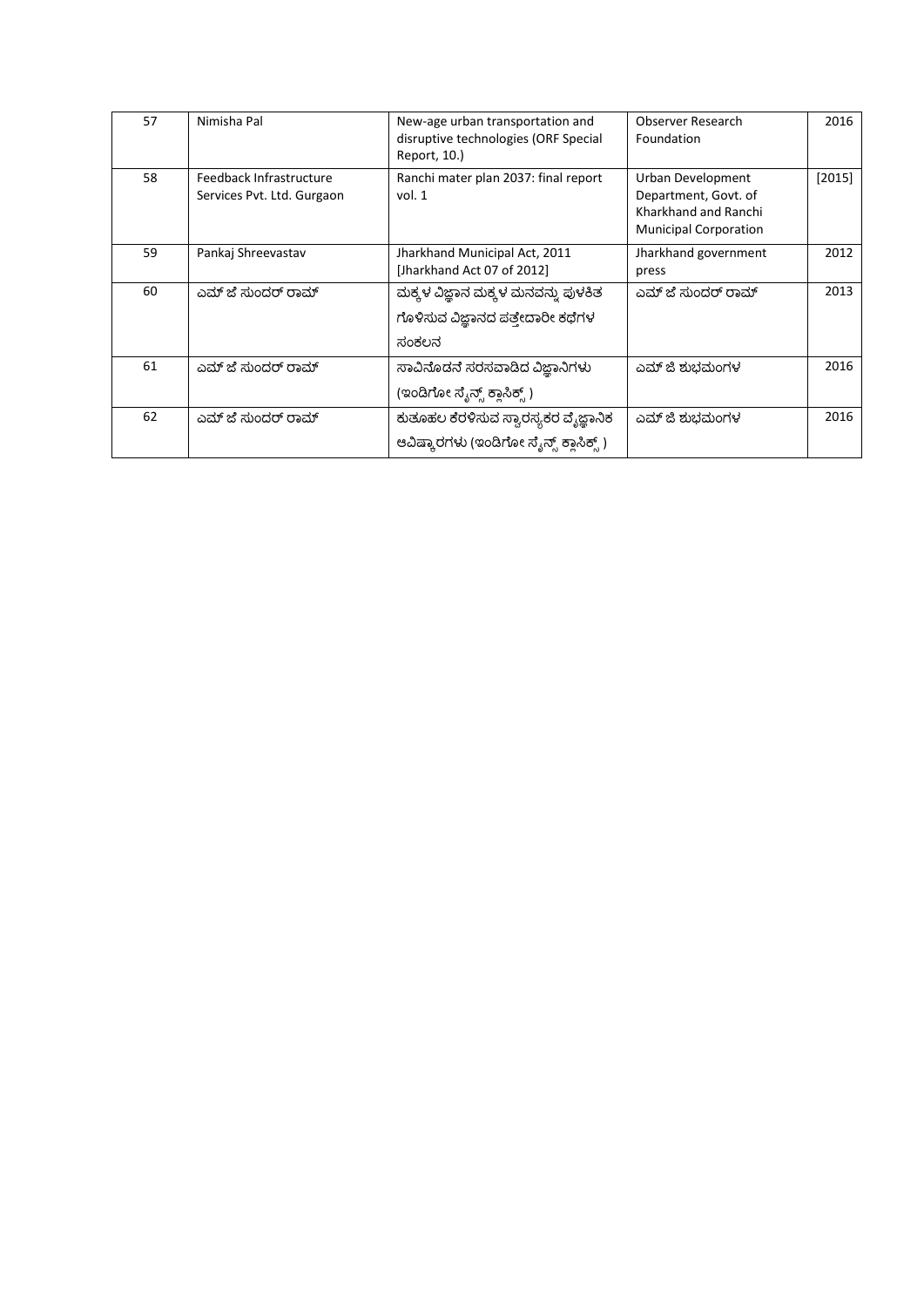

### AV Resources & Data

#### **IIHS Library New Arrivals** | **May 2016**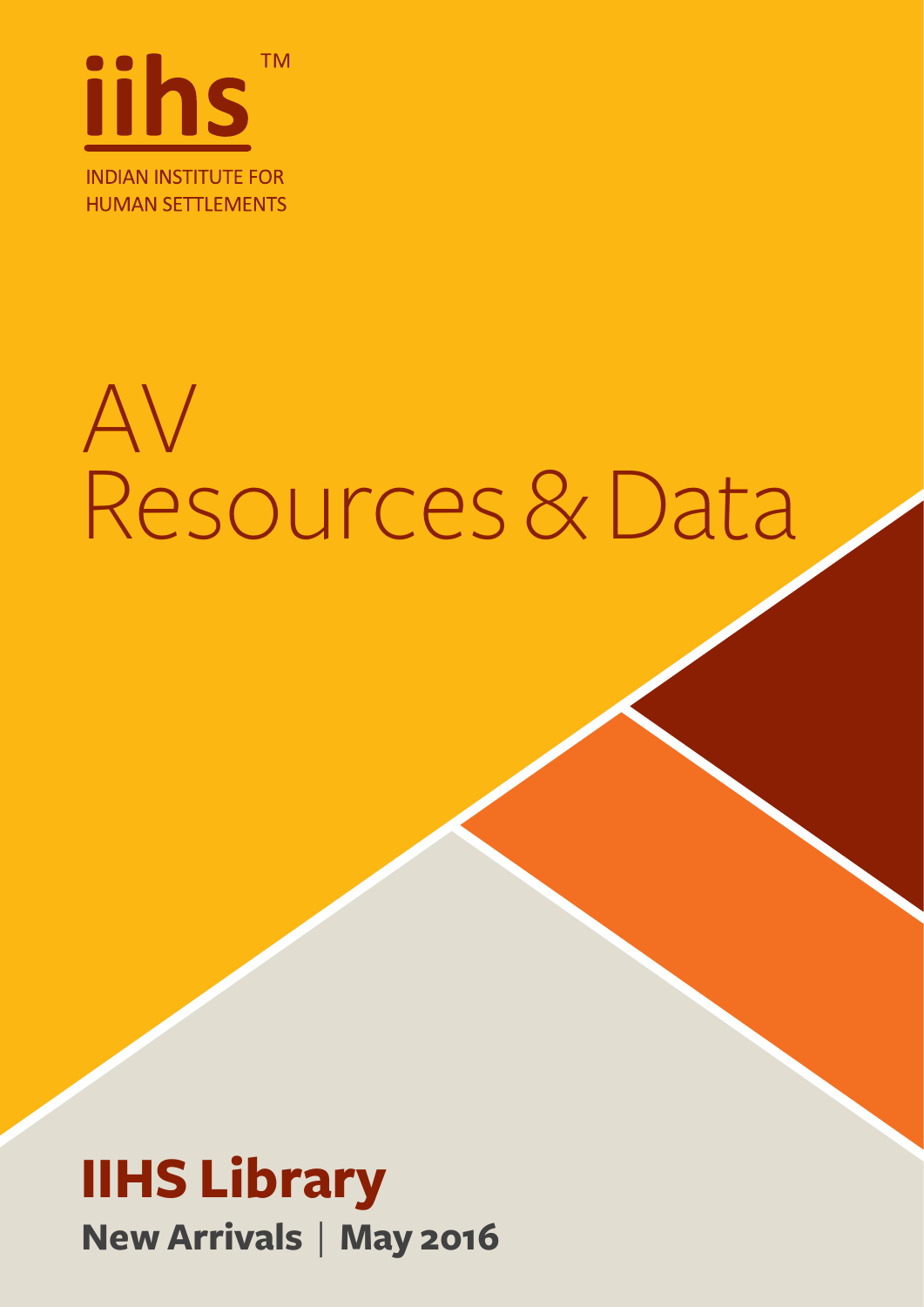| Sl. No.       | <b>Author</b>        | Title                                                    | <b>Publisher</b>                                     | Year |  |  |
|---------------|----------------------|----------------------------------------------------------|------------------------------------------------------|------|--|--|
|               | A-V Resources & Data |                                                          |                                                      |      |  |  |
| 1             | Rahul Roy            | The factory                                              | Aakar                                                | 2015 |  |  |
| $\mathcal{P}$ | Rahul Roy            | When four friends meet                                   | Supported by UNICEF/Save<br>the children (UK)        | 1999 |  |  |
| 3             | Rahul Roy            | The City Beautiful                                       | Supported by Save the<br>children (Sweden - Denmark) | 2003 |  |  |
| 4             | Rahul Roy            | Till we meet again (sequel to When<br>Four Friends Meet) | Rahul Roy                                            | 2013 |  |  |
| 5.            | Debalina Majumdar    | More than a friend                                       | Sappho For Equality                                  | 2010 |  |  |
| 6             | Nilita Vachani       | When mother comes home for<br>Christmas                  | FilmSixteen, ZDF and Greek<br>Film Centre            | 1996 |  |  |
| 7             | Nilita Vachani       | Eyes of Stone                                            | <b>FilmSixteen Production</b>                        | 1990 |  |  |
| 8             | Sameera Jain         | Mera Apna Shehar/ My own city                            | <b>PSBT</b>                                          | 2011 |  |  |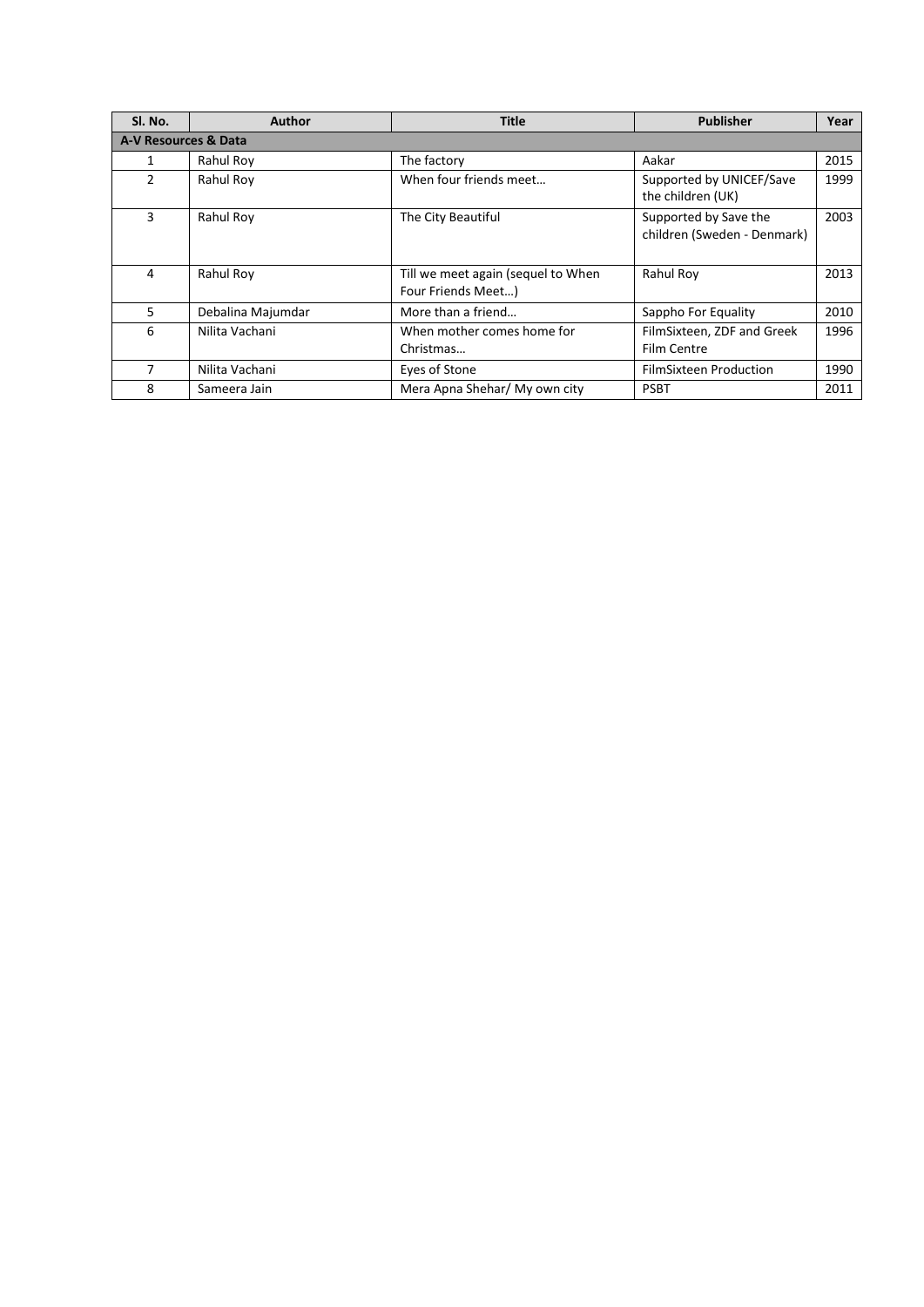

# Journals & Article Highlights

#### **IIHS Library New Arrivals** | **May 2016**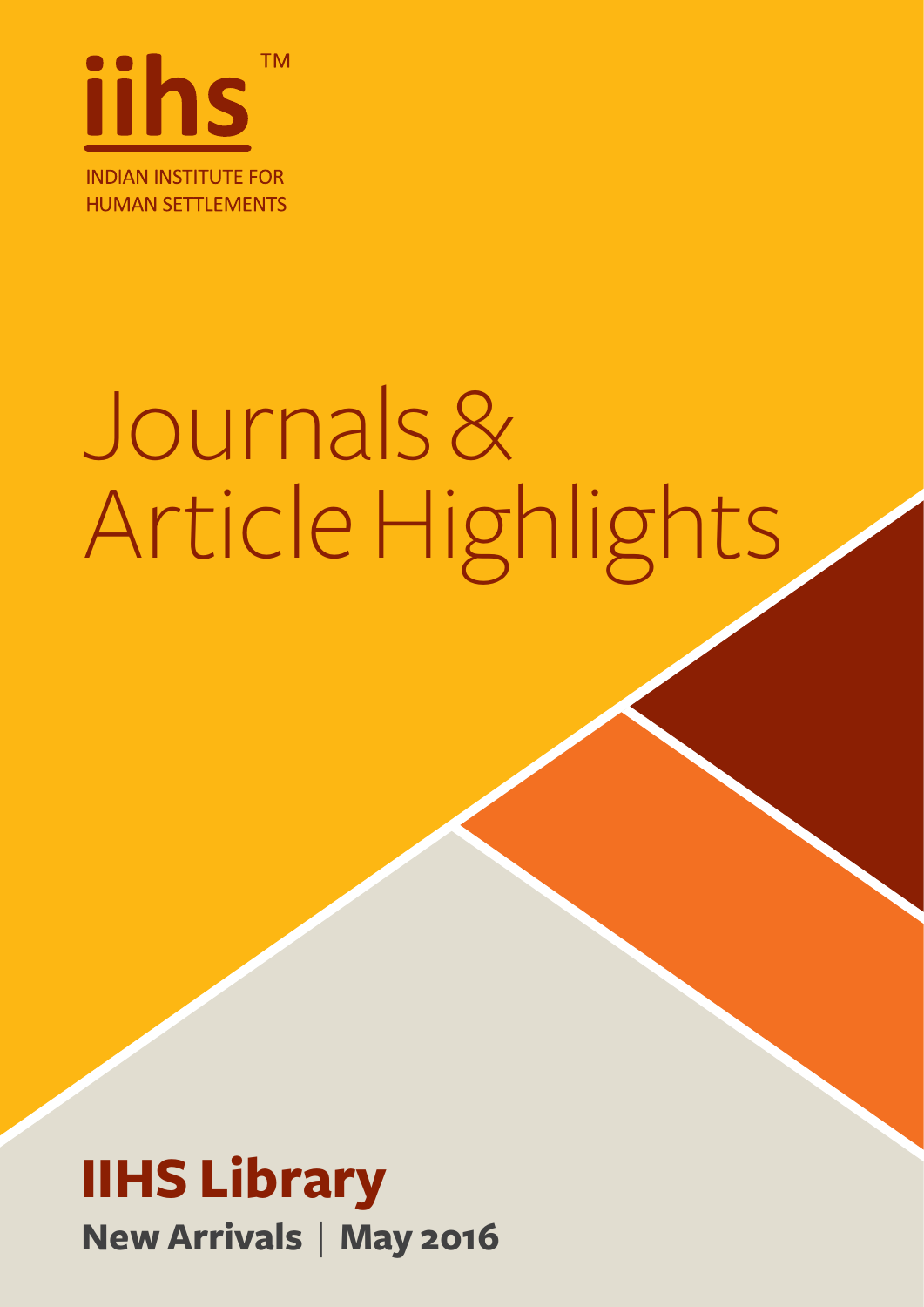| Sl. No.        | <b>Author</b>                                                                                                                                                                                                  | <b>Title</b>    | <b>Publisher</b>                   | Year |
|----------------|----------------------------------------------------------------------------------------------------------------------------------------------------------------------------------------------------------------|-----------------|------------------------------------|------|
|                | <b>Journals &amp; Article Highlights</b>                                                                                                                                                                       |                 |                                    |      |
| $\mathbf{1}$   | The Caravan: The Spectre                                                                                                                                                                                       | Vol 8, Issue 4  | Delhi Press Patra Prakashan        | 2016 |
| $\overline{2}$ | <b>Harvard Business Review:</b><br>Pipelines, Platforms, and the<br>New Rules of Strategy                                                                                                                      | Vol 11, No. 4   | <b>Harvard Business Publishing</b> | 2016 |
| 3              | Economic & Political Weekly:<br>Public University in a Democracy                                                                                                                                               | V.51, No. 17    | Sameeksha Trust                    | 2016 |
| 4              | Current Science : 'Make in<br>India': lessons from G. Suryan's<br>NMR research                                                                                                                                 | V.110, Issue 8  | <b>Current Science Association</b> | 2016 |
| 5              | Seminar: SASIAN JOURNEY: a<br>symposium on energizing a<br>shared regional legacy<br>for the region                                                                                                            | No. 680         | <b>Seminar Publications</b>        | 2016 |
| 6              | Land Use Policy:<br>Impact of urban developments<br>on the functional connectivity of<br>forested habitats: a joint<br>contribution of advanced urban<br>models and landscape graphs                           | <b>Vol 52</b>   | Elsevier                           | 2016 |
| $\overline{7}$ | Cities : Social needs of the<br>elderly and active aging in public<br>open spaces in urban renewal                                                                                                             | <b>Vol 52</b>   | Elsevier                           | 2016 |
| 8              | Environment and planning D :<br>No place to hide? The ethics and<br>analytics of tracking mobility<br>using mobile phone data                                                                                  | Vol 34, No. 2   | Sage Publications India Pvt<br>Ltd | 2016 |
| 9              | Disasters Journal: Effects of the<br>2008 flood on economic<br>performance and food security<br>in Yemen: a simulation analysis                                                                                | Vol 40, Issue 2 | Wiley                              | 2016 |
| 10             | International Journal of Climate<br>change strategies and<br>Management : Economic<br>impacts of climate change and<br>variability on agricultural<br>production in the Middle East<br>and north Africa region | Vol 8, Issue 3  | Emerald                            | 2016 |
| 11             | International Journal of Disaster<br>Resilience in the Built<br>Environment : The urban<br>domino effect: a<br>conceptualization of cities'<br>interconnectedness of risk                                      | Vol 7, Issue 1  | Emerald                            | 2016 |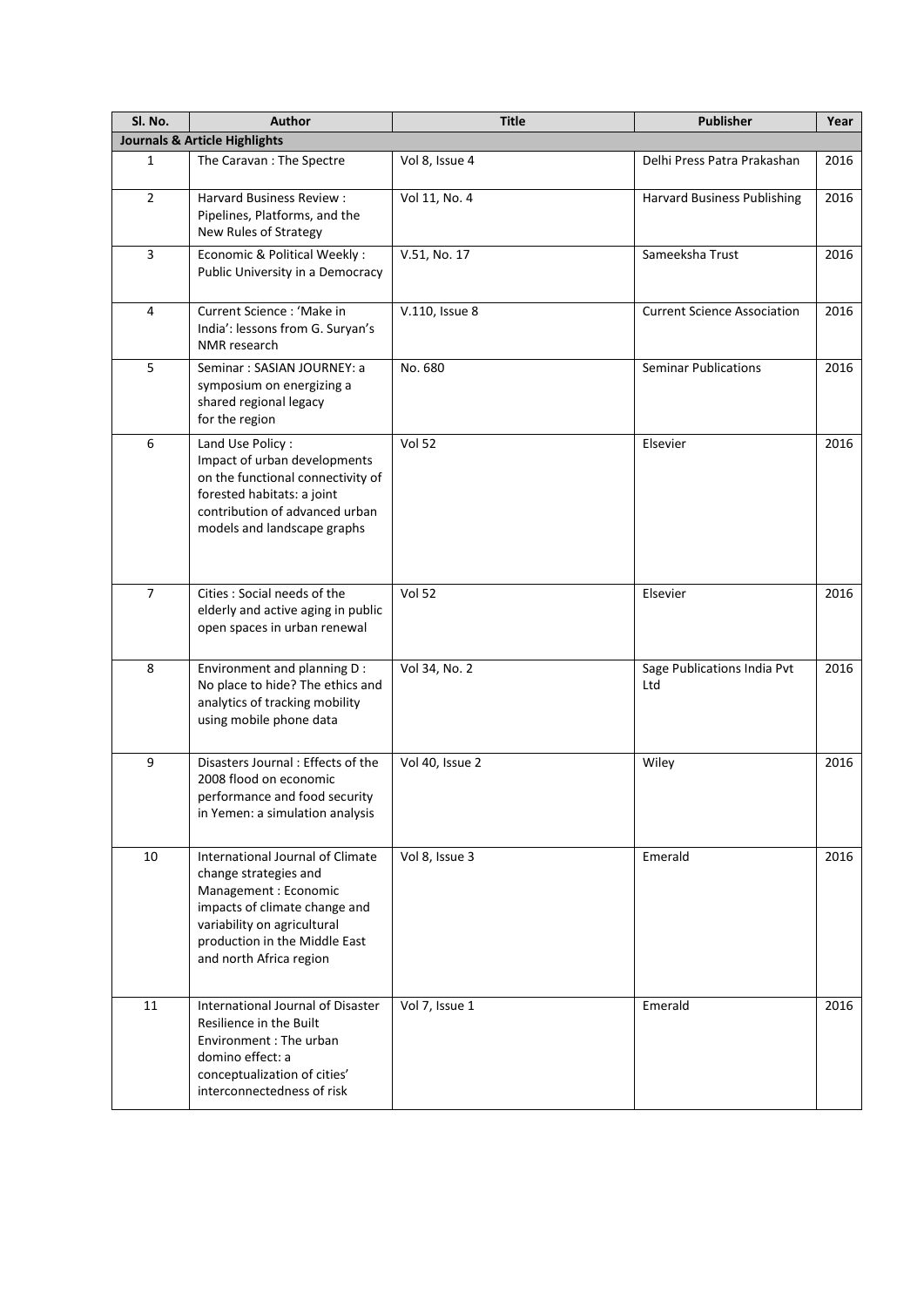| 12 | <b>Contemporary Education</b><br>Dialogue: Parents Negotiating<br>Change: A Middle-class Lens on<br>Schooling of Children with<br>Autism in Urban India                        | Vol 13, No. 1   | Sage Publications India Pvt<br>Ltd     | 2016 |
|----|--------------------------------------------------------------------------------------------------------------------------------------------------------------------------------|-----------------|----------------------------------------|------|
| 13 | Contribution to Indian Sociology<br>: Equality against hierarchy:<br>Imagining modernity in<br>subaltern India                                                                 | Vol 50, No. 1   | Sage Publications India Pvt<br>Ltd     | 2016 |
| 14 | Planning Theory: Restorative<br>planning ethics: The therapeutic<br>imagination and planning in<br>public institutions                                                         | Vol 15, No. 2   | Sage Publications India Pvt<br>Ltd     | 2016 |
| 15 | Antipode: a radical Journal of<br>Geography : In the Nature of the<br>Non-City: Expanded<br>Infrastructural Networks and<br>the Political Ecology of Planetary<br>Urbanisation | Vol 48, Issue 2 | Wiley                                  | 2016 |
| 16 | International Journal of Water<br>Resources Development :<br>Energy for water utilization in<br>China and policy implications for<br>integrated planning                       | Vol 32, Issue 3 | Taylor & Francis                       | 2016 |
| 17 | <b>Environment and Urbanization</b><br>Asia: Participatory Local<br>Governance in Asian Cities:<br>Invited, Closed or Claimed<br>Spaces for Urban Poor?                        | Vol 7, No 1     | Sage Publications India Pvt<br>Ltd     | 2016 |
| 18 | Environment and Urbanization:<br>A new urban agenda?                                                                                                                           | Vol 28, No. 1   | Sage Publications India Pvt<br>Ltd     | 2016 |
| 19 | India Quarterly: Central Asia<br>and South Asia: Opportunities<br>and Challenges                                                                                               | Vol 72, No. 1   | Sage Publications India Pvt<br>Ltd     | 2016 |
| 20 | Journal of Water Resources<br>Planning and Management :<br><b>Testing Contamination Source</b><br><b>Identification Methods for</b><br><b>Water Distribution Networks</b>      | Vol 142, No. 4  | American Society of Civil<br>Engineers | 2016 |
| 21 | Journal of Water, Sanitation and<br>Hygiene for Development :<br><b>Evaluation of household</b><br>drinking water filter distribution<br>programs in Haiti                     | Vol 6, Issue 1  | <b>IWA</b>                             | 2016 |